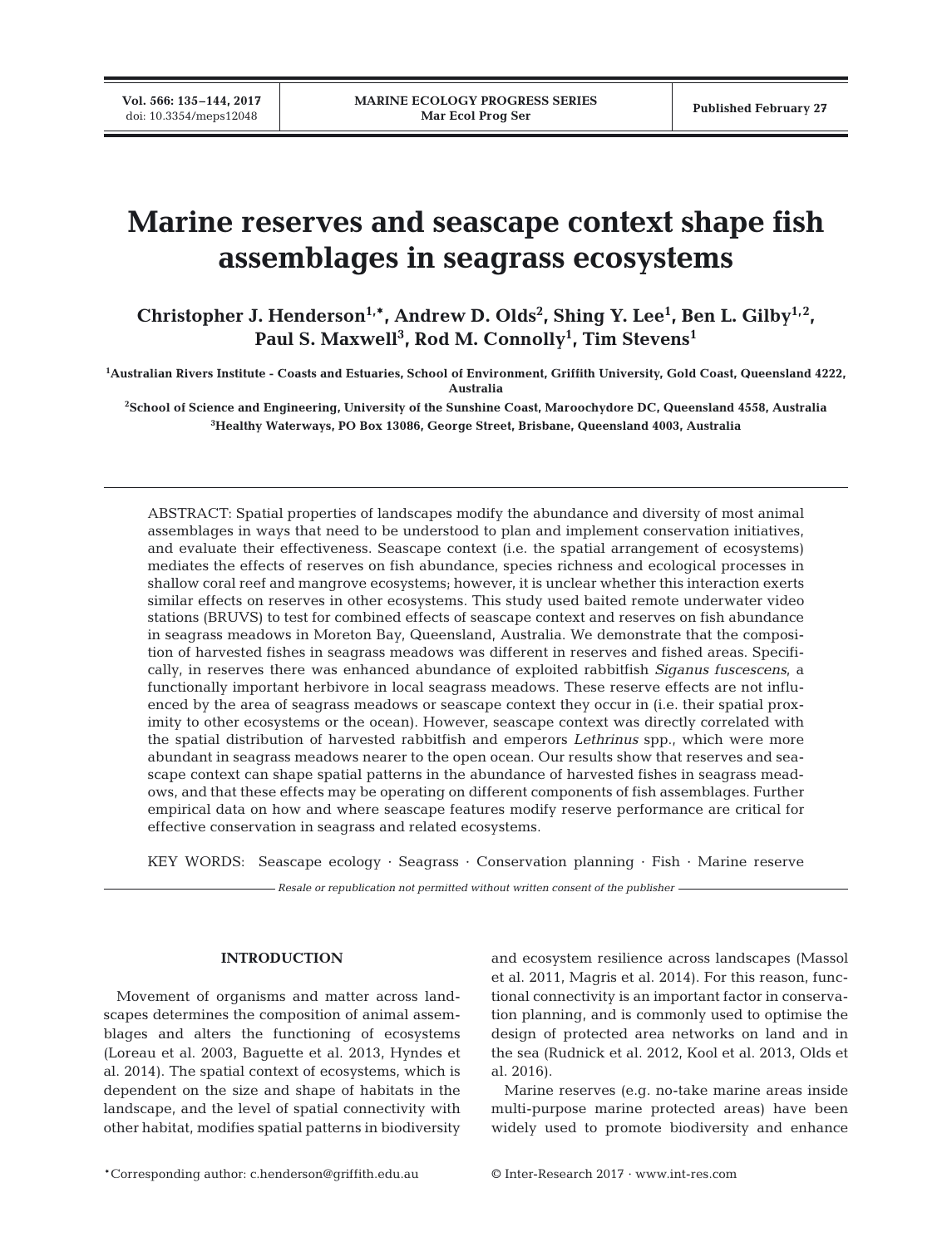productivity (Babcock et al. 2010, Edgar et al. 2014, Olds et al. 2014b, Mellin et al. 2016). These conservation responses are, however, also shaped by the spatial properties of seascapes (i.e. habitat context and connectivity). This is because animals move among habitats to forage, spawn and disperse, affecting the composition of assemblages and the spatial distribution of ecosystem functions (e.g. herbivory, predation, scavenging) (reviewed by Grober-Dunsmore et al. 2009, Sheaves 2009, Boström et al. 2011). There is widespread evidence that seascape context and connectivity can enhance effects of marine reserves on animal abundance, assemblage composition and ecosystem functioning (e.g. Huntington et al. 2010, Nagelkerken et al. 2012, Olds et al. 2012b). To date, all studies examining functional connectivity in a conservation context (i.e. within a marine reserve network) have been conducted with reef seascapes as the focal habitat in predominantly tropical habitats, and it is not clear whether similar effects of connectivity occur in other habitats (Olds et al. 2016).

In marine ecosystems, seagrass has been one of the most frequently used habitats for testing the principles of landscape ecology (Boström et al. 2011), predominantly through the study of fishes and invertebrates in seagrass meadows (Robbins & Bell 1994, Irlandi & Crawford 1997, Micheli & Peterson 1999). This is partly because seagrass meadows are of high ecological and economic significance as habitat for threatened species, and as nursery areas for the juveniles of harvested fishes and crustaceans (Heck et al. 2003, Nagelkerken et al. 2015). Like other coast habitats, seagrasses are threatened globally by coastal development, degraded water quality and sedimentation (Orth et al. 2006, Waycott et al. 2009, Gera et al. 2013). These stressors operate in concert to fragment seagrass meadows, producing heterogeneous seascapes that have been the focus for considerable research into the importance of spatial context and connectivity for seagrass-associated fishes (see reviews by Connolly & Hindell 2006, Heck et al. 2008, Boström et al. 2011). These studies have particularly focused on the size of seagrass patches, positioning within an estuary and their proximity to nearby habitats (Connolly & Hindell 2006, Olds et al. 2012a). In many cases, proximity to the ocean, coral reefs or mangroves has been correlated with higher abundances of fish, as has meadow size (Boström et al. 2006, Connolly & Hindell 2006). Despite the established importance of seascape ecology for seagrass fishes and invertebrates (Nagelkerken et al. 2015), and the conservation significance of these ecosystems (Unsworth & Cullen 2010), the effect of spatial context of seagrass meadows on the performance of reserves is unknown (Olds et al. 2016).

We used the heterogeneous seascape of Moreton Bay, Queensland, Australia, as a model system to test for joint effects of seascape context and marine reserves on fish assemblages in seagrass ecosystems. The effects of seascape context and marine reserves have been studied in the past in Moreton Bay; however, the focal habitat of these studies was coral reefs, with strong connectivity benefits evident for harvested fish species and key ecological functions (Olds et al. 2012a,b). This system is suitable for examining whether seascape context shapes the effectiveness of reserves for seagrass fishes because: (1) it supports extensive seagrass meadows, including meadows of a variety of sizes and spatial arrangements (Roelfsema et al. 2014); (2) seagrass meadows occur within a heterogeneous seascape comprised of several other habitats including mangroves and coral reefs that are also used by seagrassassociated fishes (Olds et al. 2012b); (3) seagrass meadows in Moreton Bay are protected in a network of marine reserves, but their effectiveness is yet to be determined (Ebrahim et al. 2014); and (4) extensive commercial and recreational fishing takes place in Moreton Bay's seagrass meadows (Department of Agriculture Fisheries and Forestry, http://qfish. fisheries. qld. gov. au/). We hypothesized that seascape context would modify the performance of reserves for harvested fish species; reserve effectiveness would be expected to increase with the size of seagrass meadows, proximity of meadows to other meadows, to other habitats (i.e. coral reefs, mangrove forests) and to the open ocean.

## **MATERIALS AND METHODS**

### **Study seascape**

We surveyed seagrass fish assemblages at 10 locations in Moreton Bay, a shallow subtropical embayment in Queensland, eastern Australia (Fig. 1). It is bordered to the west by the mainland, including multiple estuaries, and to the east by 3 sand islands that allow exchange with oceanic water through 3 passages (Gibbes et al. 2014). Moreton Bay supports a heterogeneous seascape comprising extensive seagrass meadows, inshore coral reefs, mangrove forests and subtidal unvegetated sediments (Stevens & Connolly 2005, Maxwell et al. 2014). This seascape is managed within the multiple-use Moreton Bay Mar-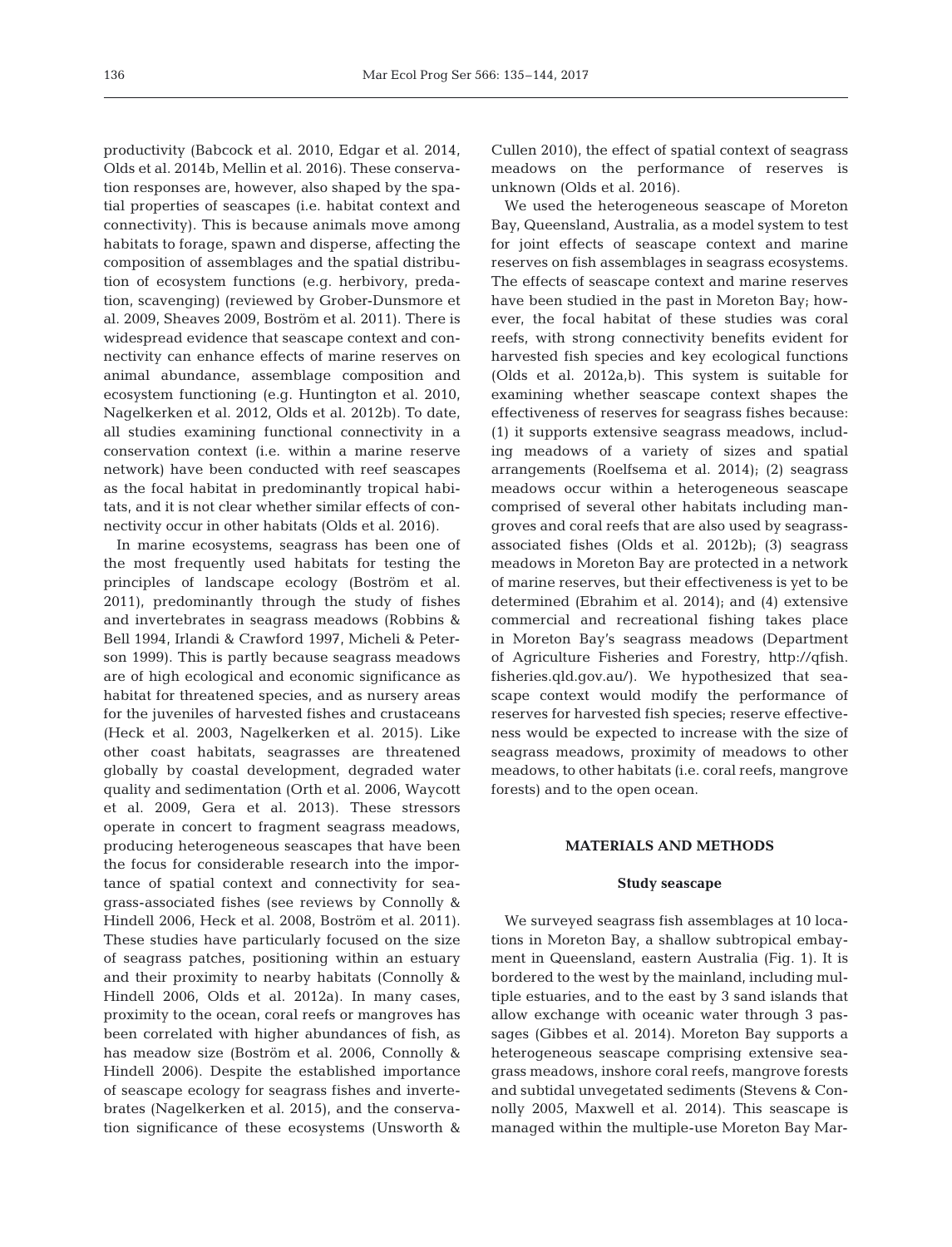

Fig. 1. Seagrass sampling sites in the Moreton Bay Marine Park, Queensland Australia, in marine reserves (blue circles) and fished areas (yellow circles)

and salinity and high nutrient concentrations (Gibbes et al. 2014). Sites were deliberately spaced along the established water quality gradient in this system. Sites in the northeast are closest to oceanic waters; sites in the southwest are closest to river discharges.

further away have lower water clarity

All 10 subtidal seagrass meadows were dominated by *Zostera muelleri*. Seagrass meadows in Moreton Bay also contain other seagrass species, in cluding *Cymodocea serrulata*, *Syringodium isoetifolium, Halo dule uni nervis, Halophila ovalis, Halophila spinulosa* and *Halophila decipiens*. Five meadows were conserved in marine reserves (protected since 2009, except one protected since 1997); the other 5 meadows are open to recreational and commercial fishing (but not trawling, which is excluded from all seagrass areas in the bay). Each meadow was surveyed 3 times, in the austral winter (August 2014), spring (November 2014) and summer (February 2015). The intention was to encompass the full range of seasonal temperature variability, to test for consistency in effects through time,

ine Park, which contains a number of marine reserves (strict 'no-take' zones). The park was declared in 1993, and the area of reserves expanded in 2009 to 16% of the total marine park area (Queensland Government 2007). The Moreton Bay Marine Park was zoned to protect representative areas of all defined habitat types, as well as protecting areas known to be important for endangered and vulnerable species include dugong and marine turtles. The multiple-use model aims to conserve biodiversity, enhance the abundance of harvested fish species and promote ecosystem function (Queensland Government 2007).

Seascape variables were calculated in ArcGIS (ESRI) by quantifying the area of each seagrass meadow as well as the proximity of meadows to the nearest other meadow, the open ocean, subtidal coral reefs, and intertidal mangrove forests. These 5 spatial variables were, however, highly correlated, and so only one could be included in our analyses at any one time (Fig. 2). Seagrass beds closer to the ocean also experience better water clarity, increased salinity and lower concentrations of nutrients, while those

but season was not a replicated factor and no deductions are made regarding seasonality.

#### **Fish assemblage surveys**

Fish assemblages were surveyed at 10 sites in each seagrass meadow with baited remote underwater video stations (BRUVS) (Malcolm et al. 2007, Harvey et al. 2012). BRUVS consisted of a GoPro HD video camera attached to a 5 kg weight and a bait bag (500 g of pilchards *Sardinox sagax)* fixed 0.5 m in front of the camera by a PVC pipe. The use of BRUVS to assess the fish assemblage can appear, superficially, to bias the community, but previous studies have shown that they are as effective as unbaited remote underwater video stations for sampling herbivorous fish (Harvey et al. 2007). Previous studies within this system have shown that BRUVS are able to record more herbivorous fish then underwater video systems that are baited with algae or are unbaited (Gilby et al. 2016). Each BRUVS deploy-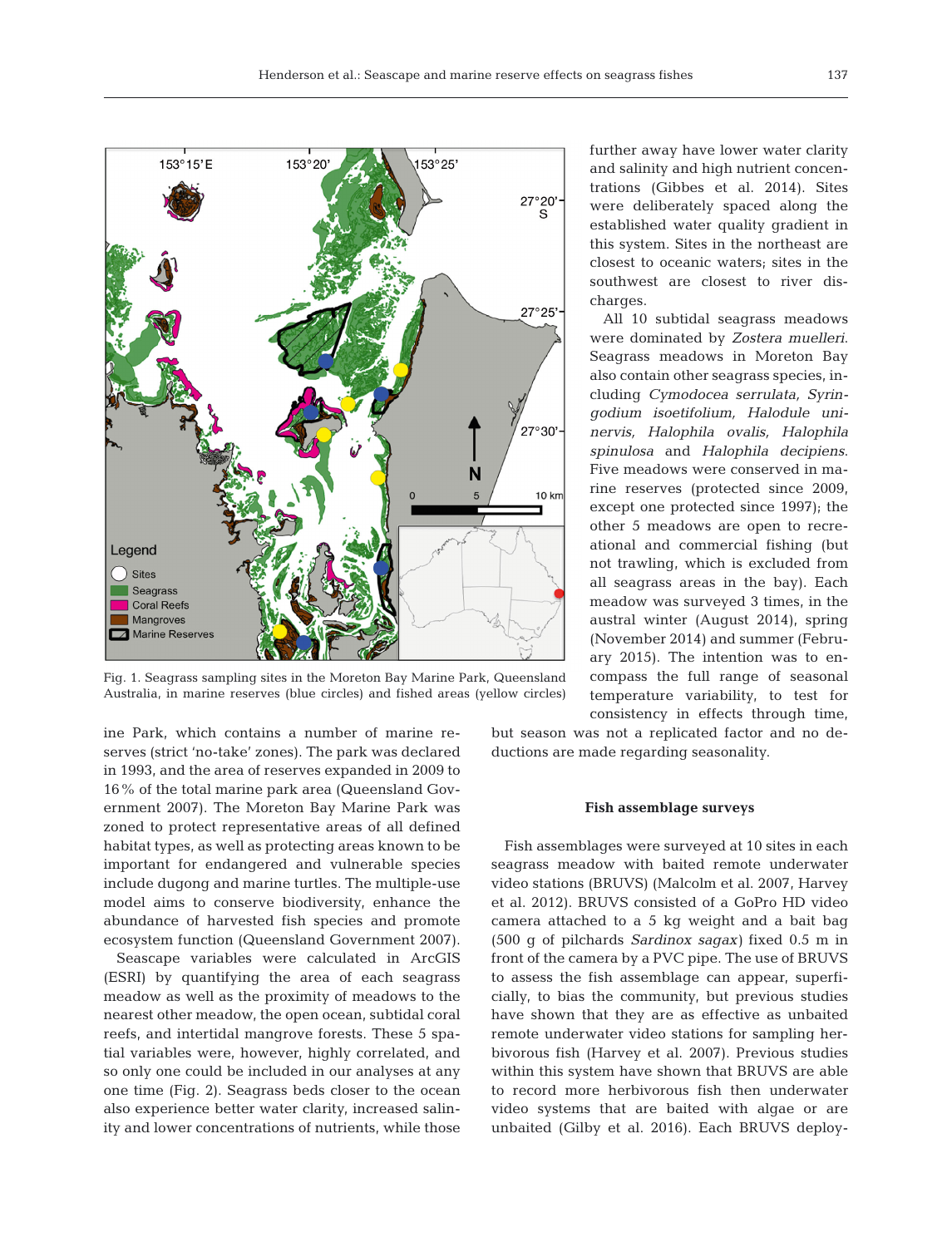

Fig. 2. Distance of seagrass meadows in Moreton Bay to the open ocean plotted against (a) distance to coral reefs, (b) distance to mangroves and (c) seagrass meadow size. Distance to the ocean was significantly  $(p < 0.05)$  correlated with all 3 seascape metrics

ment lasted for 1 h (following Harvey et al. 2007, Bernard & Götz 2012 and Santana-Garcon et al. 2014), giving a total video sampling time of 240 h for the study. All BRUVS were deployed over seagrass, positioned in water depths of 1 to 1.5 m at low tide, and spaced at least 200 m apart to avoid sampling the same individual more than once. Fish were surveyed only during daylight hours to avoid any potentially confounding influences of diel fish movement. Fish abundance, species richness, and assemblage composition was quantified from video footage using the standard Max N statistic on all fish that came into the view of the camera (Willis & Babcock 2000).

Due to extensive commercial and recreational fishing in the Moreton Bay region (Webley et al. 2015), harvested fish species, i.e. species targeted by commercial and/or recreational fisheries, are most likely to respond to ecosystem protection and were the focal point for our analyses. We used those listed as 'exploited' by Rees et al. (1999) and Johnson (1999). In Moreton Bay, a range of fish species are harvested by recreational fishers, including emperors *Lethrinus* spp. and yellowfin bream *Acanthopagrus australis*, and by a commercial net fishery, which primarily targets yellowfin bream and black rabbitfish *Siganus fuscescens* (Olds et al. 2012a).

#### **Data analysis**

A 5-factor distance-based linear model (DistLM) were used to quantify how assemblages of harvested fishes in seagrass meadows related to the composition of the surrounding seascape. Five seascape variables were included in this analysis: distance to ocean, distance to coral reef, distance to mangrove forest, distance to nearest seagrass patch and seagrass patch size (Anderson 2004). The distance of seagrass meadows to both the open-ocean and adjacent coral reefs was correlated with the composition of fish assemblages (Table 1). These 2 seascape variables were, however, highly cross-correlated (Fig. 2,  $p < 0.001$ ) and so only distance-to-ocean, which explained the largest amount of variation in fish assemblage composition, was included in subsequent analyses of reserve performance on the 3 dominant harvested species. Assemblage data for harvested fish species were then examined using permutational multivariate analysis of variance (PERMANOVA) (Anderson et al. 2008). The factors were: level of protection (2 levels, fixed factor), sampling period (3 levels, fixed factor), and distance to ocean and coral reef (covariates in separate analyses). Pairwise tests were

Table 1. Results of distance-based linear models (DistLM) relating composition of harvested fish assemblages in seagrass meadows in Moreton Bay, Queensland, Australia to the proximity of different elements of the seascape. Bold text indicates significant variable  $(p < 0.05)$ 

| Source                             | р     |
|------------------------------------|-------|
| Distance to ocean                  | 0.001 |
| Distance to coral reef             | 0.005 |
| Distance to mangrove forest        | 0.655 |
| Distance to nearest seagrass patch | 0.598 |
| Seagrass patch area                | 0.539 |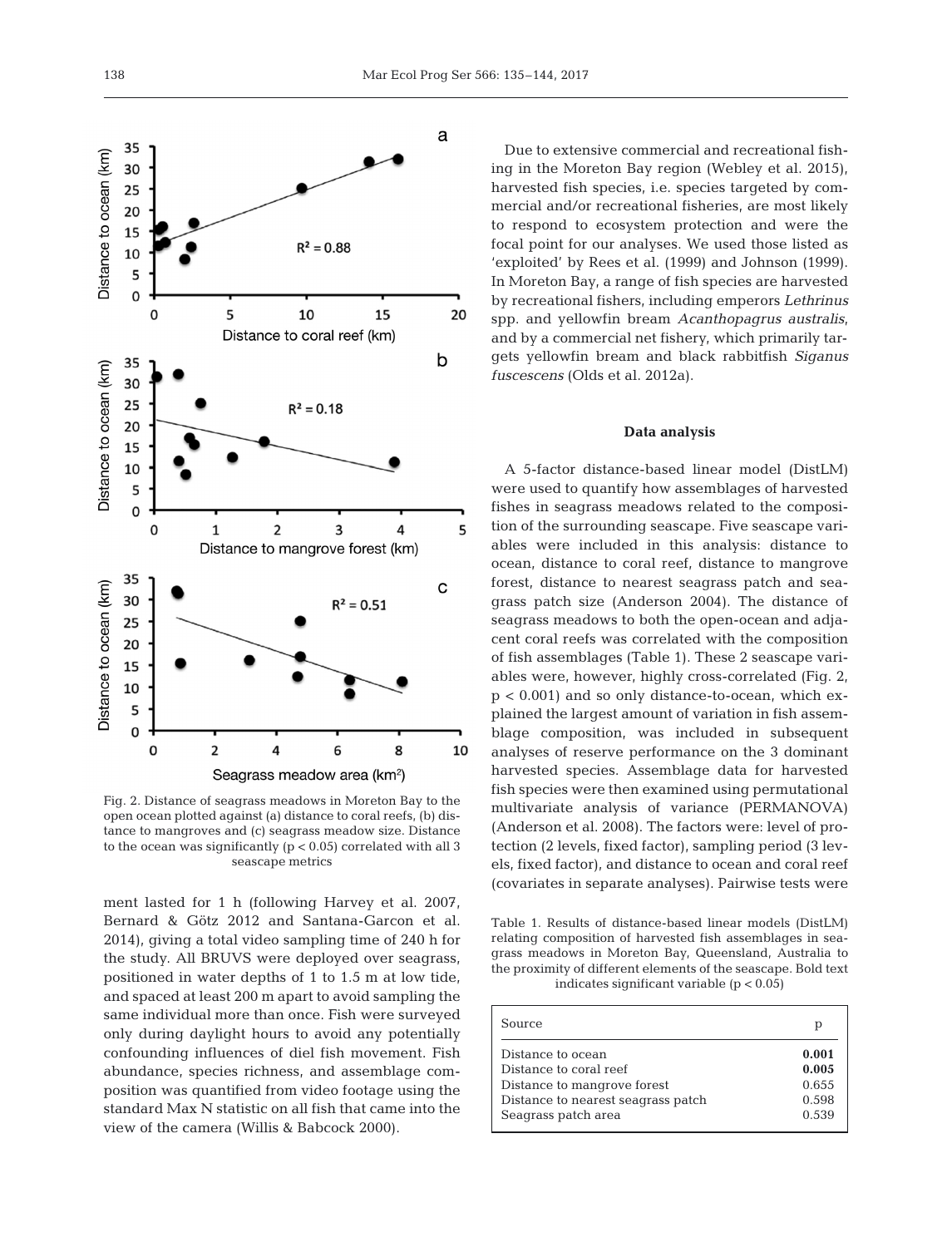applied to significant factors following PERM-ANOVA, and canonical analysis of principal coordinates (CAP) was used to visualize significant factors (Anderson & Willis 2003). All multivariate analyses were based on modified Gower (log base 2) similarity measures, which exclude joint absences, strongly emphasize differences in species abundance, and are appropriate for dealing with multivariate heterogeneity of variance (Anderson et al. 2011). A similarity profile analysis (SIMPER) was used to determine which species were responsible for differences between reserve and fished seagrass meadows.

Univariate PERMANOVA was then used to examine whether seascape context modified the effect of reserves on individual fish species. Analyses were based on the design adopted for multivariate PERM-ANOVA tests. As well as total numbers of harvested species, 3 individual species of harvested fish were sufficiently abundant to permit analysis: black rabbitfish (commercially fished), yellowfin bream (commercially and recreationally fished) and emperors (recreationally fished). Seagrass meadows in Moreton Bay support 2 species of juvenile emperor (grassy emperor *Lethrinus laticaudis* and spangled emperor *Lethrinus nebulosus)*, but these cannot be reliably identified to species level from video footage and so their abundance was pooled for analysis.

## **RESULTS**

Overall, we recorded 61 species of fish from the seagrass meadows of Moreton Bay, including 23 species that are harvested by local commercial and recreational fisheries. The composition of assemblages of harvested fishes differed between seagrass meadows that were protected inside reserves and those that were open to fishing (Table 2, Fig. 3). CAP showed that sand whiting *Sillago ciliata*, golden trevally *Gnathanodon speciosus*, school mackerel *Scomberomorus queenslandicus*, dusky rabbitfish *Siganus fusce scens*, yellowtail kingfish *Seriola lalan di*, yellowfin bream *Acanthopagrus australis* and moses perch *Lutjanus russelli* were the species whose abundance was most strongy correlated with reserve effects (Fig. 3, Table S1 in the Supplement at www.int-res.com/articles/suppl/m566p135\_supp. [pdf\)](http://www.int-res.com/articles/suppl/m566p135_supp.pdf). There was no difference in the abundance of harvested fishes in seagrass meadows that were open to fishing or in reserves, regardless of the proximity of meadows to the open ocean (Table 3, Fig. 4). While not significant, there were slightly more harvested fish in seagrass meadows that were open to

| Table 2. Results of multivariate PERMANOVA of the relation   |
|--------------------------------------------------------------|
| between harvested fish assemblages in seagrass meadows in    |
| Moreton Bay and protection, spatial context and season. Bold |
| text indicates significant differences $(p < 0.05)$          |

| Source                           | Open ocean     |        |       |  |
|----------------------------------|----------------|--------|-------|--|
|                                  | df             | F      | р     |  |
| Protection (P)                   | 1              | 3.4378 | 0.021 |  |
| Distance to seascape feature (D) |                | 15.287 | 0.001 |  |
| Season (S)                       | 2              | 2.009  | 0.067 |  |
| $P \times D$                     | 1              | 1.138  | 0.325 |  |
| $P \times S$                     | 2              | 0.368  | 0.915 |  |
| $D \times S$                     | $\mathfrak{D}$ | 1.036  | 0.431 |  |
| $P \times D \times S$            | $\mathfrak{D}$ | 0.462  | 0.88  |  |
| Residual                         | 18             |        |       |  |
| Total                            | 29             |        |       |  |



Fig. 3. Constrained canonical analysis of principal coordinates (CAP) displaying spatial relationships among harvested fish assemblages in marine reserves and fished seagrass beds in Moreton Bay, and illustrating common fish species with distributions that were correlated with the canonical axes (CAP1 and CAP2). The length of vector overlays indicates an increased Spearman rank correlation value. Fish illustrations courtesy of www.efishalbum.com

fishing, but no individual fish species was significantly more abundant in fished seagrass than in protected meadows (see Table S2). Harvested fishes were more abundant in seagrass meadows that were closer to the open ocean (Table 3, Fig. 4).

Harvested fish assemblages were dominated numerically by black rabbitfish, emperors and yellowfin bream, which accounted for 17 to 32% of total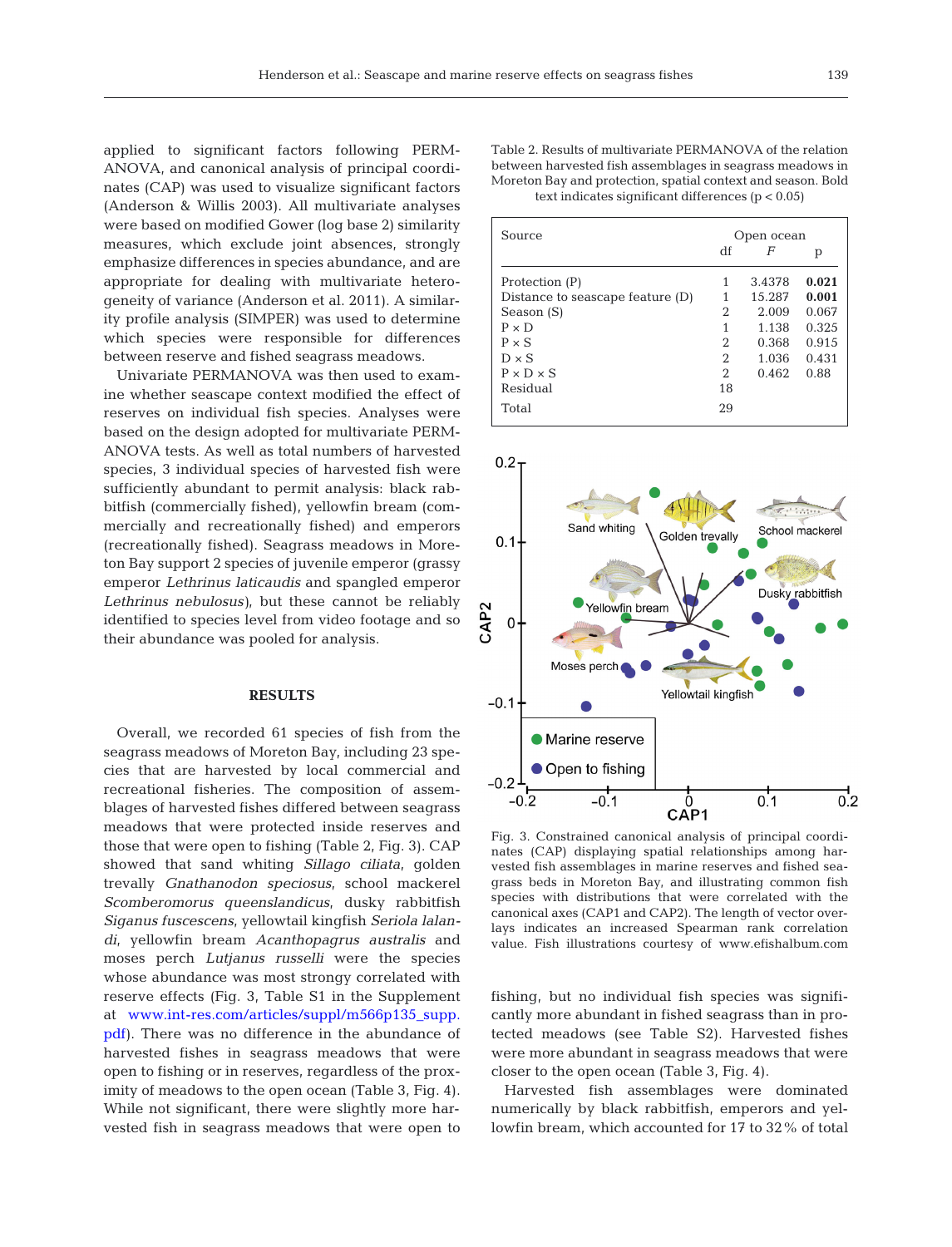| Table 3. Results of univariate PERMANOVA of the relation between the abundance of harvested fish and individual common      |
|-----------------------------------------------------------------------------------------------------------------------------|
| species (black rabbitfish, emperors and yellowfin bream) in seagrass meadows in Moreton Bay and protection, spatial context |
| and season. Bold text indicates significant differences $(p < 0.05)$                                                        |

|                       |          | Harvested fish |       | Black rabbitfish |       | Emperors |       |     | Yellowfin bream |  |
|-----------------------|----------|----------------|-------|------------------|-------|----------|-------|-----|-----------------|--|
| Source                | df       | F              | p     | F                | p     | F        | D     | F   | p               |  |
| Protection (P)        |          | 3.8            | 0.06  | 6.1              | 0.027 | 2.3      | 0.156 | 0.1 | 0.823           |  |
| Distance to ocean (D) |          | 98.8           | 0.001 | 14.9             | 0.003 | 38.3     | 0.001 | 1.4 | 0.247           |  |
| Season (S)            | $\Omega$ | 2.7            | 0.104 | 5.3              | 0.021 | 0.2      | 0.784 | 1.8 | 0.193           |  |
| $P \times D$          |          | 3.5            | 0.068 | 1.8              | 0.196 | 0.2      | 0.69  | 0.3 | 0.568           |  |
| $P \times S$          | ∩        | 1.1            | 0.32  | 0.1              | 0.935 | 0.5      | 0.616 | 0.3 | 0.756           |  |
| $D \times S$          | ∩        | 5.4            | 0.018 | 1.0              | 0.354 | 0.3      | 0.708 | 0.1 | 0.925           |  |
| $P \times D \times S$ | 2        | 2.7            | 0.1   | 0.4              | 0.694 | 0.0      | 0.986 | 0.1 | 0.934           |  |



Fig. 4. Abundance of harvested fish and common fish species (black rabbitfish *Siganus fuscescens*, yellowfin bream *Acanthopagrus australis*, and emperors *Lethrinus* spp.) in seagrass in Moreton Bay, Australia, plotted against protection, distance to ocean and season. 'Distance to ocean' is analysed as a continuous variable and is fitted with a linear trend line, with  $R^2$  indicated. Values for the categorical variables 'protection' and 'season' are means ± SD (error bars). Red outlines identify significant factors identified by pairwise PERMANOVA. Fish illustrations courtesy of www.efishalbum.com

fish abundance across all meadows. SIMPER analysis showed that fish assemblages in fished meadows were characterized by large numbers of emperors (60%) and yellowfin bream (13%), and reserve meadows were dominated by black rabbitfish (37%) and emperors (23%). This SIMPER analysis showed that emperor species accounted for 60% of the similarity between different fished seagrass meadows. Black rabbitfish were more abundant in meadows inside reserves than those open to fishing, regardless of the proximity of meadows to the open ocean, or the season in which surveys were conducted (Table 3, Fig. 4). Rabbitfish were also most abundant in meadows nearer to the open ocean, regardless of protection status or season (Table 3, Fig. 4). Emperors were most abundant in meadows that were closer to the open ocean, regardless of protection status or season (Table 3, Fig. 4). By contrast, the abundance of yel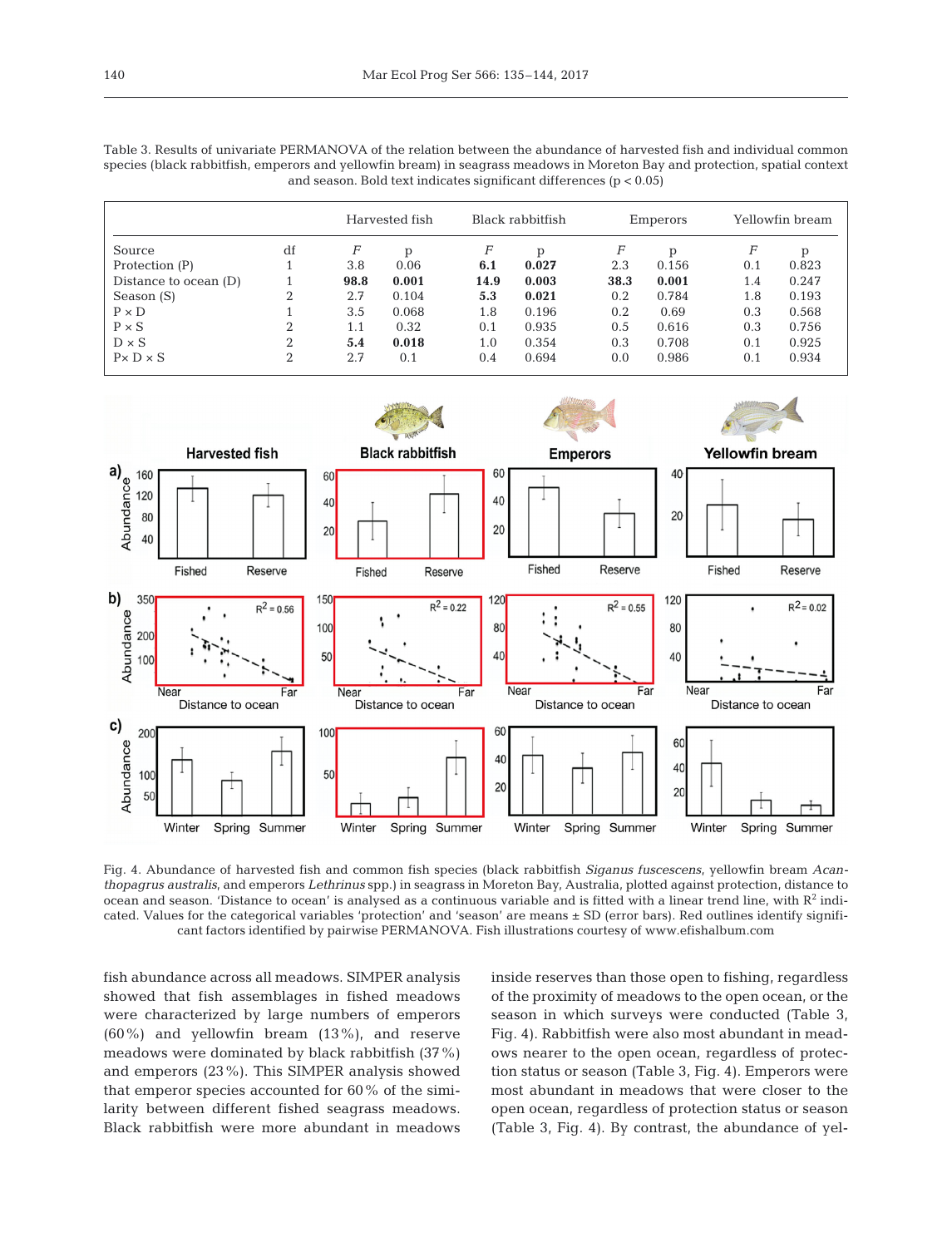lowfin bream was not related to the conservation status or location of meadows, or the season in which surveys were conducted (Table 3, Fig. 4).

## **DISCUSSION**

Joint effects of seascape context and marine re serves for fish assemblages and ecosystem functioning have been reported from the western Pacific Ocean, Caribbean Sea and Florida Keys, but to date these have only been examined in studies with coral reefs as the focal seascapes (Berkström et al. 2012, Pittman & Olds 2015, Olds et al. 2016). Our results show that the composition of harvested fish assemblages were different in reserves and fished areas. Specifically, in reserves there was enhanced abundance of exploited black rabbitfish in seagrass meadows. The seascape context of seagrass meadows was also important to the spatial distribution of harvested fishes: both rabbitfish and emperors were more abundant in meadows that were closer to the open ocean. This is where our results show that reserves and seascape context can exert separate effects on seagrass fish communities. Reserve effectiveness was, however, not influenced by the spatial proximity of meadows to other meadows, other habitats, or to the open ocean. Unlike other studies that have highlighted the importance of seagrass meadow size and proximity to other meadows, in our study these factors were not as influential as other spatial factors, likely due to the larger spatial scale of the study (Connolly & Hindell 2006). This finding runs counter to the results of numerous other studies that have reported positive effects of seascape context on reserve performance in Moreton Bay (Olds et al. 2012a), and elsewhere (Huntington et al. 2010, Nagel kerken et al. 2012, Olds et al. 2014a, Martin et al. 2015). This result is surprising because: (1) the seagrass meadows we studied occur in a heterogeneous seascape that includes numerous other habitats (e.g. coral reefs and mangrove forests) (Stevens & Connolly 2005, Gibbes et al. 2014); (2) seagrassassociated fishes move among these habitats to feed, spawn and disperse (Grober-Dunsmore et al. 2009, Sheaves 2009); and (3) fish are harvested in Moreton Bay in a tunnel net fishery that captures individuals as they move tidally between adjacent seagrass, mangrove and coral habitats (Tibbetts & Townsend 2010, Olds et al. 2012b).

The composition of fish assemblages differed between seagrass meadows that were open to fishing and those that were protected inside marine reserves. However, given that marine reserves in Moreton Bay are designed with the primary aim of representing all habitats (Queensland Government 2007), the strength of the marine reserve effect on fish assemblages seen here may be diminished. Seagrass meadows that are open to fishing support a high abundance of juveniles of fish species, which are harvested as adults by recreational fishers (e.g. bream, emperors, flathead and snapper) (Pillans et al. 2007, Webley et al. 2015); however, with the BRUVS method using a single camera, no size measurements could be made for this study. The addition of stereo-BRUVS to assess size of fish in future studies would provide more information regarding the influences that spatial context and marine reserves have on fish of different sizes, allowing a larger range of the benefits of conservation initiatives to be addressed. Fishing pressure is higher in the southeast Queensland region than anywhere else in the state; however, juvenile fish are protected by size limits and when juveniles are inadvertently captured they are promptly released to avoid potential financial penalties from the fisheries management authority (Webley et al. 2015). While size estimates were not used in this study, a large number of juvenile emperors were recorded. They most likely feed on small invertebrate prey, which would be more abundant in large seagrass beds near the ocean (Boström et al. 2006). The fishing pressure that is experienced in these fished seagrass beds may result in a reduction in competitive pressure, allowing for an increase in the abundance of juvenile fish species. Seagrass meadows that were protected inside marine reserves supported more black rabbitfish, a species that is harvested heavily in a net fishery that targets aggregations of both adults and sub-adults across Moreton Bay (Tibbetts & Townsend 2010, Olds et al. 2012b, Gilby et al. 2016). Commercial fisheries within southeast Queensland heavily target black rabbitfish within a net fishery (Olds et al. 2012a), with 162 t removed from Moreton Bay alone in the last 5 yr (Department of Agriculture Fisheries and Forestry, http://qfish. fisheries.qld.gov.au/). Black rabbitfish are functionally important herbivores, and numerically dominate assemblages of herbivorous fish in seagrass meadows across the study area (Ebrahim et al. 2014, Maxwell et al. 2014). Black rabbitfish have been shown to benefit from reserves in Moreton Bay; their biomass inside protected areas is approximately double that outside, and provides an increased functional role, resulting in a reduction in macroalgal cover (Olds et al. 2012c). The conservation of this important herbivore within marine reserves might,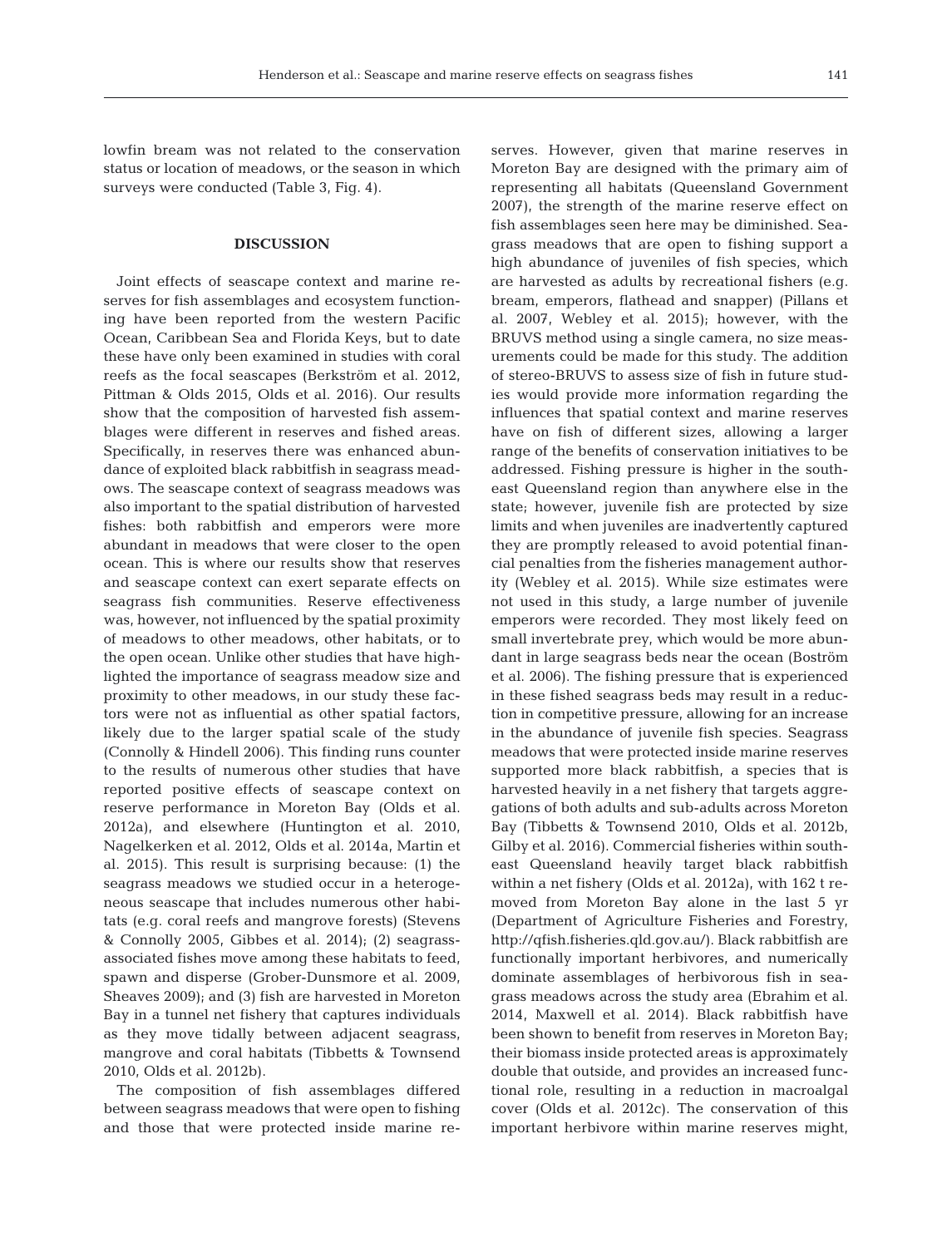therefore, promote herbivory and ecosystem functioning in protected seagrass meadows across Moreton Bay (Prado et al. 2008, Davis et al. 2014, Vergés et al. 2014); however, this hypothesis is yet to be tested with empirical data.

The proximity of seagrass meadows to the open ocean was positively correlated with the abundance of total harvested fish, black rabbitfish and emperors *(Lethrinus laticaudis* and *L. nebulosus)*. This finding is consistent with the long-standing hypothesis that the position of meadows in estuaries and embayments is pivotal in structuring the spatial distribution of juvenile fishes in seagrass patches (sensu Bell et al. 1988). Moreover, it is widely known that the spatial proximity of seagrass meadows to the open sea is of fundamental significance to the abundance of fish in seagrass (see reviews by Connolly et al. 1999, Nagelkerken et al. 2015). However, due to the heterogeneous nature of seagrass meadows, empirical data on the effects of spatial context on reserve effects are required for effective conservation. Many fish species are more abundant in meadows nearer to the mouths of estuaries, and this is believed to correspond to these areas receiving a greater supply of larvae from offshore locations (Jenkins et al. 1998, Jelbart et al. 2007, Ford et al. 2010). The larger numbers of juveniles in seagrass meadows that are closer to the ocean might also be linked to effects of salinity and turbidity. Both black rabbitfish and emperors undertake ontogenetic habitat shifts in their lives; their larvae recruit into seagrass and juveniles use seagrass meadows as nurseries, before moving offshore as adults to deeper reefs where spawning takes place (Sumpton et al. 2008, Kimirei et al. 2011, Olds et al. 2012c, Gilby et al. 2016). The results of this study, and the findings of previous work on the importance of seascape context to fishes in seagrass meadows (Connolly & Hindell 2006), suggest that the spatial effects of recruitment from offshore locations may be of greater importance to seagrass fishes in Moreton Bay than spatial links with other meadows or other habitats.

We demonstrate that the composition of fish assemblages in seagrass meadows was different in marine reserves compared with fished areas and that reserves enhanced the abundance of black rabbitfish, a functionally important herbivore that is heavily fished in this region. The proximity of seagrass meadows to the open ocean also affected the spatial distribution of 2 harvested fish species; however, the effectiveness of reserves was not modified by the seascape context of individual meadows. Our results show, for the first time, that marine reserves and seascape context exert separate effects on seagrass fishes, possibly because reserves and seascape content affect fish at different stages of their lives. Marine reserves prohibit fishing and promote the abundance of sub-adults and adults of harvested fish species in seagrass; this 'reserve effect' is seen most clearly to operate on the commercially fished black rabbitfish. By contrast, the position of seagrass meadows in estuaries is of primary importance in structuring larval recruitment dynamics and, consequently, modifies the spatial distribution of juvenile fishes in seagrass patches. We suggest that empirical data on how and where seascape features modify reserve performance are critical for effective conservation in seagrass ecosystems.

*Acknowledgements*. We thank the staff of the Moreton Bay Research Station, and N. Harcla-Goody, B. Meteyard, E. Bell, D. Spencer and K. Finlayson for field assistance. We also acknowledge 3 anonymous reviewers for improving the manuscript. The Australian Rivers Institute and School of Environment at Griffith University funded this project.

## LITERATURE CITED

- Anderson MJ (2004) DISTLM v. 5: a FORTRAN computer program to calculate a distance-based multivariate analysis for a linear model. Department of Statistics, University of Auckland
- [Anderson MJ, Willis TJ \(2003\) Canonical analysis of princi](https://doi.org/10.1890/0012-9658(2003)084%5b0511%3ACAOPCA%5d2.0.CO%3B2)pal coordinates: a useful method of constrained ordination for ecology. Ecology 84:511-525
	- Anderson MJ, Gorley RN, Clarke KR (2008) PERMANOVA+ for PRIMER: quide to software and statistical methods. PRIMER-E, Plymoth
- [Anderson MJ, Crist TO, Chase JM, Vellend M and others](https://doi.org/10.1111/j.1461-0248.2010.01552.x) (2011) Navigating the multiple meanings of β diversity: a roadmap for the practicing ecologist. Ecol Lett 14: 19−28
- [Babcock RC, Shears NT, Alcala AC, Barrett NS and others](https://doi.org/10.1073/pnas.0908012107) (2010) Decadal trends in marine reserves reveal differential rates of change in direct and indirect effects. Proc Natl Acad Sci USA 107: 18256−18261
- [Baguette M, Blanchet S, Legrand D, Stevens VM, Turlure C](https://doi.org/10.1111/brv.12000) (2013) Individual dispersal, landscape connectivity and ecological networks. Biol Rev Camb Philos Soc 88: 310−326
- [Bell JD, Steffe AS, Westoby M \(1988\) Location of seagrass](https://doi.org/10.1016/0022-0981(88)90180-3) beds in estuaries: effects on associated fish and decapods. J Exp Mar Biol Ecol 122: 127−146
- [Berkström C, Gullström M, Lindborg R, Mwandya AW,](https://doi.org/10.1016/j.ecss.2012.03.020) Yahya SA, Kautsky N, Nyström M (2012) Exploring 'knowns' and 'unknowns' in tropical seascape connectivity with insights from East African coral reefs. Estuar Coast Shelf Sci 107: 1−21
- [Bernard A, Götz A \(2012\) Bait increases the precision in](https://doi.org/10.3354/meps10039) count data from remote underwater video for most subtidal reef fish in the warm-temperate Agulhas bioregion. Mar Ecol Prog Ser 471:235-252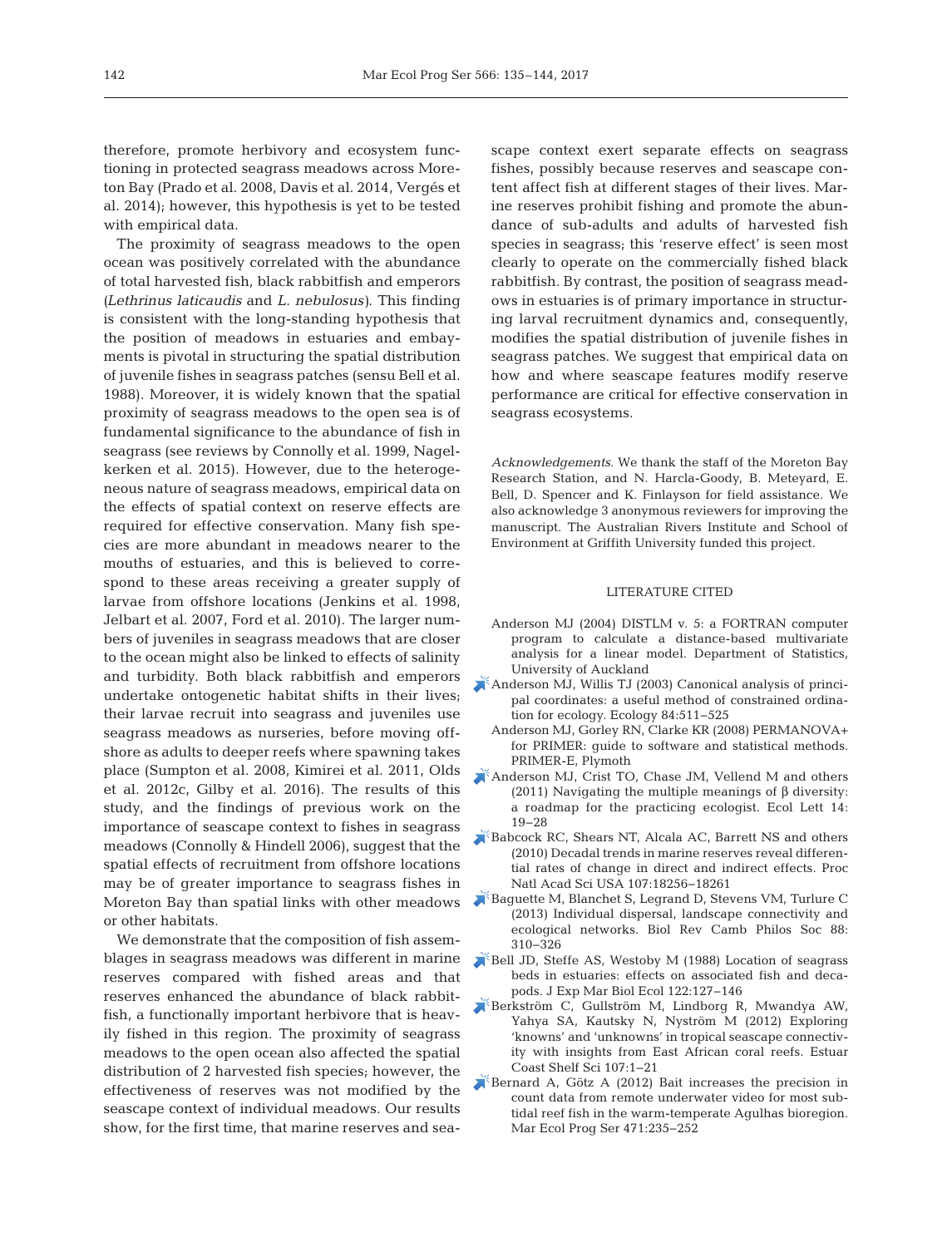- Boström C, Jackson EL, Simenstad CA (2006) Seagrass landscapes and their effects on associated fauna: a review. Estuar Coast Shelf Sci 68:383–403
- [Boström C, Pittman SJ, Simenstad C, Kneib RT \(2011\) Sea](https://doi.org/10.3354/meps09051)scape ecology of coastal biogenic habitats: advances, gaps, and challenges. Mar Ecol Prog Ser 427: 191−217
- [Connolly RM, Hindell JS \(2006\) Review of nekton patterns](https://doi.org/10.1016/j.ecss.2006.01.023) and ecological processes in seagrass landscapes. Estuar Coast Shelf Sci 68: 433−444
	- Connolly R, Jenkins G, Loneragan N (1999) Seagrass dynamics and fisheries sustainability. In: Bulter AJ, Jernakoff P (eds) Seagrass in Australia: strategic review and development of an R&D plan. CSIRO Publishing, Collingwood, p 25–64
- [Davis JP, Pitt KA, Fry B, Olds AD, Connolly RM \(2014\) Sea](https://doi.org/10.1007/s00338-014-1196-4)scape-scale trophic links for fish on inshore coral reefs. Coral Reefs 33: 897−907
- [Ebrahim A, Olds AD, Maxwell PS, Pitt KA, Burfeind DD,](https://doi.org/10.3354/meps10901) Connolly RM (2014) Herbivory in a subtropical seagrass ecosystem: separating the functional role of different grazers. Mar Ecol Prog Ser 511:83-91
- [Edgar GJ, Stuart-Smith RD, Willis TJ, Kininmonth S and oth](https://doi.org/10.1038/nature13022)ers (2014) Global conservation outcomes depend on marine protected areas with five key features. Nature 506: 216−220
- [Ford JR, Williams RJ, Fowler AM, Cox DR, Suthers IM](https://doi.org/10.3354/meps08582) (2010) Identifying critical estuarine seagrass habitat for settlement of coastally spawned fish. Mar Ecol Prog Ser 408: 181−193
- [Gera A, Romero J, Alcoverro T \(2013\) Combined effects of](https://doi.org/10.1111/1365-2745.12109) fragmentation and herbivory on *Posidonia oceanica* seagrass ecosystems. J Ecol 101: 1053−1061
	- Gibbes B, Grinham A, Neil D, Olds A and others (2014) Moreton Bay and its estuaries: a sub-tropical system under pressure from rapid population growth. In: Wolanski E (ed) Estuaries of Australia in 2050 and beyond. Springer, Dordrecht, p 203−222
- $\triangle$  [Gilby BL, Tibbetts IR, Stevens T \(2016\) Low functional](https://doi.org/https://doi.org/10.1071/MF15386) redundancy and high variability in *Sargassum* browsing fish populations in a subtropical reef system. Mar Freshw Res, 68:331–341
	- Grober-Dunsmore R, Pittman SJ, Caldow C, Kendall MS, Frazer TK (2009) A landscape ecology approach for the study of ecological connectivity across tropical marine seascapes. In: Nagelkerken I (ed) Ecological connectivity among tropical coastal ecosystems. Springer, Dordrecht, p 493−530
- [Harvey ES, Cappo M, Butler JJ, Hall N, Kendrick GA \(2007\)](https://doi.org/10.3354/meps07192) Bait attraction affects the performance of remote underwater video stations in assessment of demersal fish community structure. Mar Ecol Prog Ser 350:245-254
- [Harvey E, Dorman S, Fitzpatrick C, Newman S, McLean D](https://doi.org/10.1007/s00338-012-0955-3) (2012) Response of diurnal and nocturnal coral reef fish to protection from fishing: an assessment using baited remote underwater video. Coral Reefs 31: 939−950
	- Heck KL, Hays G, Orth RJ (2003) Critical evaluation of the nursery role hypothesis for seagrass meadows. Mar Ecol Prog Ser 253:123–136
- [Heck KL Jr, Carruthers TJ, Duarte CM, Hughes AR,](https://doi.org/10.1007/s10021-008-9155-y) Kendrick G, Orth RJ, Williams SW (2008) Trophic transfers from seagrass meadows subsidize diverse marine and terrestrial consumers. Ecosystems 11: 1198−1210
- [Huntington BE, Karnauskas M, Babcock EA, Lirman D](https://doi.org/10.1371/journal.pone.0012327) (2010) Untangling natural seascape variation from

marine reserve effects using a landscape approach. PLOS ONE 5:e12327

- [Hyndes GA, Nagelkerken I, McLeod RJ, Connolly RM, Lav](https://doi.org/10.1111/brv.12055)ery PS, Vanderklift MA (2014) Mechanisms and ecological role of carbon transfer within coastal seascapes. Biol Rev Camb Philos Soc 89:232-254
- Irlandi EA, Crawford MK (1997) Habitat linkages: the effect of intertidal saltmarshes and adjacent subtidal habitats on abundance, movement, and growth of an estuarine fish. Oecologia 110: 222−230
- [Jelbart JE, Ross PM, Connolly RM \(2007\) Patterns of small](https://doi.org/10.1017/S0025315407053283) fish distributions in seagrass beds in a temperate Australian estuary. J Mar Biol Assoc UK 87: 1297−1307
- [Jenkins G, Keough M, Hamer P \(1998\) The contributions of](https://doi.org/10.1016/S0022-0981(97)00255-4) habitat structure and larval supply to broad-scale recruitment variability in a temperate zone, seagrassassociated fish. J Exp Mar Biol Ecol 226: 259−278
- Johnson JW (1999) Annotated checklist of the fishes of Moreton Bay, Queensland, Australia. Mem Queensl Mus 43: 709−762
- [Kimirei IA, Nagelkerken I, Griffioen B, Wagner C, Mgaya](https://doi.org/10.1016/j.ecss.2010.12.016) YD (2011) Ontogenetic habitat use by mangrove/ seagrass-associated coral reef fishes shows flexibility in time and space. Estuar Coast Shelf Sci 92: 47−58
- [Kool JT, Moilanen A, Treml EA \(2013\) Population connectiv](https://doi.org/10.1007/s10980-012-9819-z)ity: recent advances and new perspectives. Landsc Ecol 28: 165−185
- [Loreau M, Mouquet N, Holt RD \(2003\) Meta-ecosystems:a](https://doi.org/10.1046/j.1461-0248.2003.00483.x) theoretical framework for a spatial ecosystem ecology. Ecol Lett 6: 673−679
- [Magris RA, Pressey RL, Weeks R, Ban NC \(2014\) Integrating](https://doi.org/10.1016/j.biocon.2013.12.032) connectivity and climate change into marine conservation planning. Biol Conserv 170:207–221
- [Malcolm HA, Gladstone W, Lindfield S, Wraith J, Lynch TP](https://doi.org/10.3354/meps07195) (2007) Spatial and temporal variation in reef fish assemblages of marine parks in New South Wales, Australia baited video observations. Mar Ecol Prog Ser 350:277-290
- [Martin TS, Olds AD, Pitt KA, Johnston AB, Butler IR,](https://doi.org/10.3354/meps11295) Maxwell PS, Connolly RM (2015) Effective protection of fish on inshore coral reefs depends on the scale of mangrove-reef connectivity. Mar Ecol Prog Ser 527: 157−165
- [Massol F, Gravel D, Mouquet N, Cadotte MW, Fukami T,](https://doi.org/10.1111/j.1461-0248.2011.01588.x) Leibold MA (2011) Linking community and ecosystem dynamics through spatial ecology. Ecol Lett 14:313–323
- [Maxwell PS, Pitt KA, Burfeind DD, Olds AD, Babcock RC,](https://doi.org/10.1111/1365-2745.12167) Connolly RM (2014) Phenotypic plasticity promotes persistence following severe events: physiological and morphological responses of seagrass to flooding. J Ecol 102: 54−64
- [Mellin C, Aaron MacNeil M, Cheal AJ, Emslie MJ, Julian](https://doi.org/10.1111/ele.12598) Caley M (2016) Marine protected areas increase resilience among coral reef communities. Ecol Lett 19:629-637
- [Micheli F, Peterson CH \(1999\) Estuarine vegetated habitats](https://doi.org/10.1046/j.1523-1739.1999.98233.x) as corridors for predator movements. Conserv Biol 13: 869−881
- [Nagelkerken I, Grol MG, Mumby PJ \(2012\) Effects of mar](https://doi.org/10.1371/journal.pone.0036906)ine reserves versus nursery habitat availability on structure of reef fish communities. PLOS ONE 7: e36906
- [Nagelkerken I, Sheaves M, Baker R, Connolly RM \(2015\)](https://doi.org/10.1111/faf.12057) The seascape nursery: a novel spatial approach to identify and manage nurseries for coastal marine fauna. Fish Fish 16: 362−371
- [Olds AD, Connolly RM, Pitt KA, Maxwell PS \(2012a\) Habitat](https://doi.org/10.1111/j.1755-263X.2011.00204.x) connectivity improves reserve performance. Conserv Lett 5:56-63